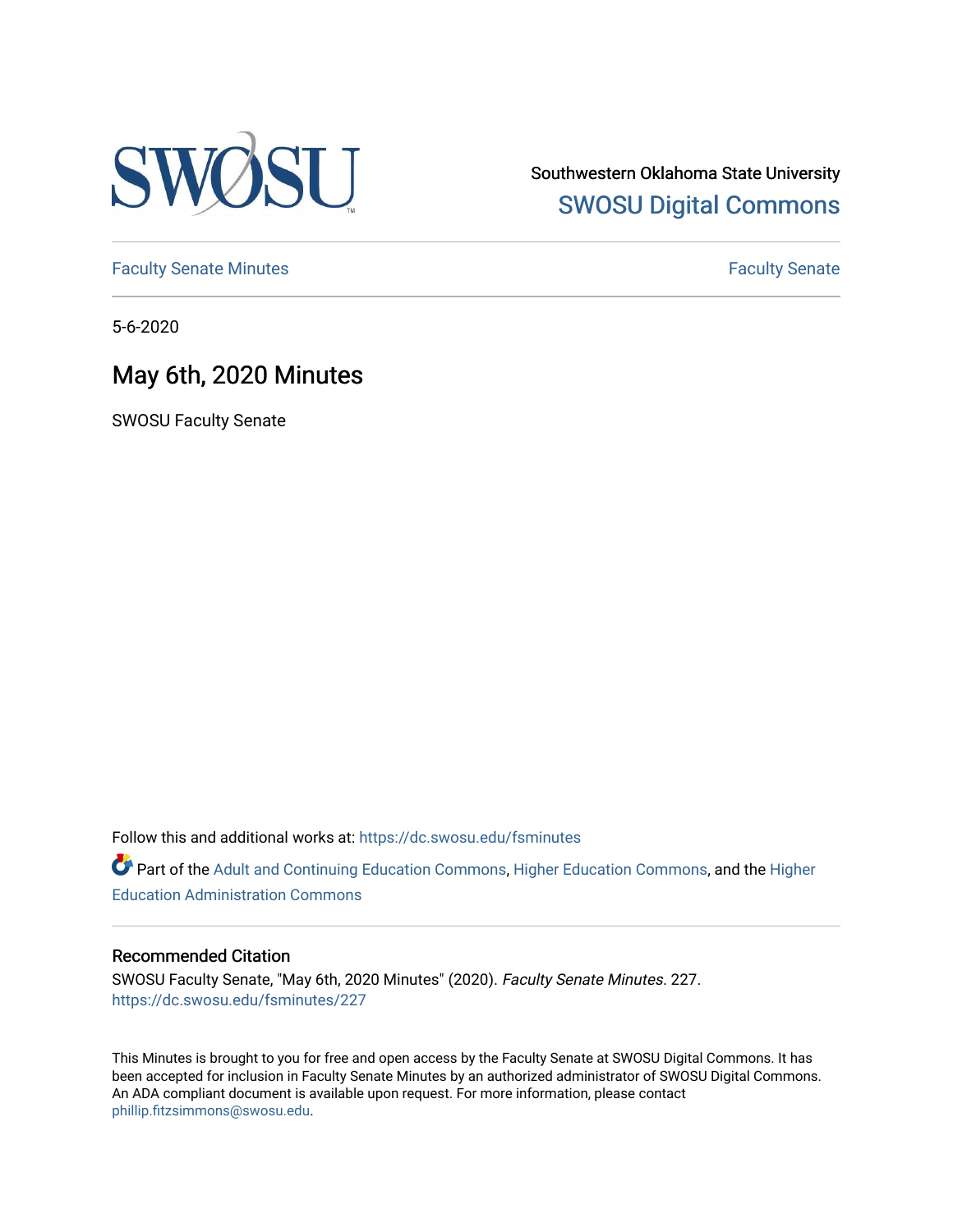# SWOSU Faculty Senate

May 6th, 2020 Approved Minutes

- **I. Call to Order:** Faculty Senate President Stephen Burgess called the May meeting of the Faculty Senate to Order at 2:45 via Zoom.
- **II. Establishment of a Quorum:** Wayne Anderson, Lisa Boyles, Landry Brewer, Sherri Brogdon, Stephen Burgess, Melanie Claborn, Jerry Dunn, Amanda Evert, Phillip Fitzsimmons, Swarup Ghosh, Meri Hix, Paul Hummel, Chris Sunu Kodumthara, Sharon Lawrence, Scott Long, David Martyn, Evette Meliza, Kathy O'Neal, Hank Ramsey, Hardeep Saluja, Tugba Sevin, Amanda Smith-Chesley, Carie Strauch, Karen Sweeney, Muatasem Ubeidat
- **III. Certification of Substitutes:** N/A
- **IV. Presentation of Visitors:** N/A
- **V. Approval of Minutes:** Approved
- **VI. Announcements**
	- A. Executive Council, Administrative Council

1. Meeting with the President and Provost May  $1<sup>st</sup>$ , 2020

Link to the recording of the Faculty Senate virtual meeting with President and Provost May  $1<sup>st</sup>$ , 2020.

https://swosu.instructure.com/courses/3441/files/2609023?module\_item\_id=486036

2. Intention to reopen with Fall 2020 announcement. Plans are being made to establish procedures to protect students, staff, and faculty. Please send questions to Dr. South, President Beutler, Stephen Burgess, your Dean.

3. University Bookstore planning to launch virtual store this week with books for Summer and Fall terms.

4. Kognito training available. Contact Counseling Center or Dean of Students for information.

5. Fall enrollment is behind 2018 numbers.

6. NSO has enrolled 365 so far. Numbers registered for summer are higher than previous years partially because Spring was pushed into summer.

7. May 14<sup>th</sup>. New website to launch. Focused on recruitment.

8. June summer camps are cancelled unless held virtually.

9. Budget is expected to be down for next academic year. Legislature is meeting this week.

B. Secretary/Treasurer Amanda Evert

- 1. Treasurer's Report
	- a) BancFirst
		- (1) January Balance: \$1,793.88
		- (2) Withdrawal: \$0
		- (3) Deposit: